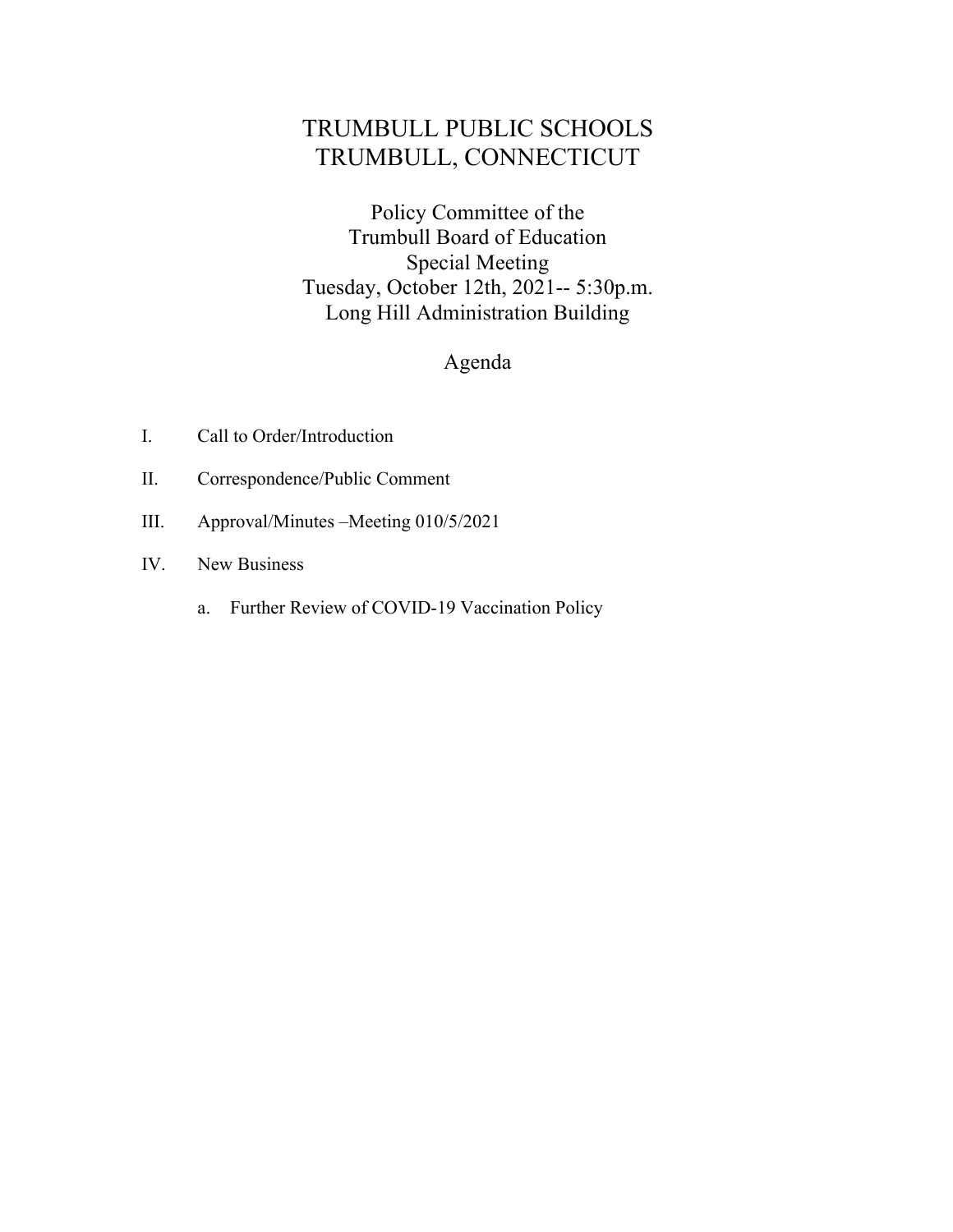## **Required COVID-19 Vaccinations for Certified and Non-Certified Staff**

The Board of Education (BOARD) recognizes the importance of protecting the health and safety of students, staff and the community during the COVID-19 pandemic. Therefore, in accordance with the Governor's Executive Order 13D, the Board requires that all staff within District schools, as defined by this policy, are required to receive at least one dose of a COVID-19 vaccine by September 27, 2021. Those not vaccinated by such date due to certain exemptions are required to be tested for COVID-19 on a weekly basis.

## **Definitions**

For purposes of this policy, the following definitions shall apply:

**"Fully vaccinated"** means at least 14 days have elapsed since a person has received the final dose of a vaccine approved for use against COVID-19 by the U.S. Food and Drug Administration, or as otherwise defined by the Centers for Disease Control.

**"School Board"** refers to the operator of any public or non-public preK through grade 12 school.

**"Contract Worker"** means any person who provides service to the school board, but is not employed by the Board and is not a volunteer.

**"Covered Worker"** refers to all employees, both full and part-time, contractors, providers, assistants, substitutes, and other individuals working in a public or non-public pre-K to grade 12 school including individuals providing operational or custodial services or administrative support or any person whose job duties require them to make regular or frequent visits to any such schools.

Covered Worker does not include a contractor or employee of an outside vendor who visits a public or non-public pre-K through grade 12 school only to provide one-time or limited-duration repairs, services, or construction, or a volunteer.

**"Contractor"** refers to any person or business entity, including a vendor of support services or subcontractor, that provides the personnel who function as contract workers, state employees, state hospital employees, or covered workers to a covered state agency, school board, or child care facility.

## **COVID-19 Vaccination Requirements**

Vaccines shall be required as provided below.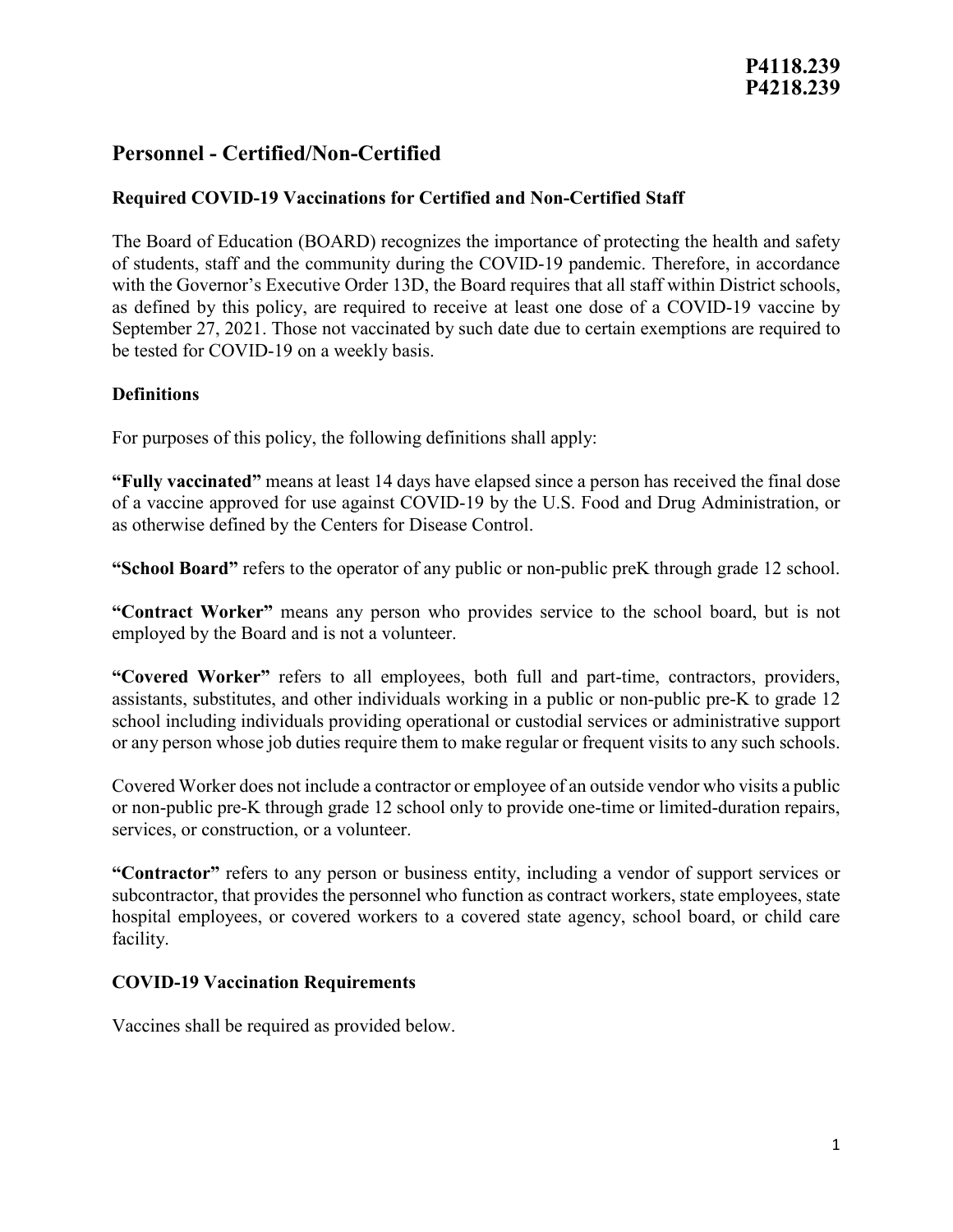### **Required COVID-19 Vaccinations**

### **COVID-19 Vaccination Requirements** (continued)

**On and after September 27, 2021**, school boards (the Board) shall, prior to extending an offer of employment to, or entering into a contract for the in-person services of, a covered worker or an entity that employs a covered worker, require that any covered worker:

- 1. is fully vaccinated against COVID-19,
- 2. has received the first dose and has either received a second dose or has an appointment for the second dose in a two-dose series vaccination, such as Pfizer or Moderna vaccines, or has received a single-dose vaccine, such as Johnson & Johnson's Janssen vaccine,
- 3. is exempt from this requirement because a physician, physician's assistant, or advanced practice registered nurse determined that the administration of COVID-19 vaccine is likely to be detrimental to the covered worker's health, or the covered worker objects to vaccination on the basis of a sincerely held religious or spiritual belief, and the covered worker is able to perform their essential job functions with a reasonable accommodation that is not an undue burden on the school board or child care facility; provided that any covered worker claiming such exemption shall apply for an exemption on the basis of medical conditions or sincerely held religious or spiritual beliefs.

Each request for an exemption will be considered on an individualized, case by case basis. Employees who have applied for an exemption must provide appropriate supporting documentation upon request.

4. A covered worker who is hired before September 27, 2021 may, as an alternative to vaccination, and regardless of whether such worker has a medical or religious exemption, comply with the testing requirements contained within this policy.

**On and after September 27, 2021,** the Board shall not employ, or maintain a contract for the provision of in-person services of, any covered worker or an entity that employs a covered worker, unless such covered worker:

- 1. is fully vaccinated against COVID-19,
- 2. has received the first dose and has either received a second dose or has an appointment for the second dose in a two-dose series vaccination, such as Pfizer or Moderna vaccines, or has received a single-dose vaccine, such as Johnson & Johnson's Janssen vaccine, or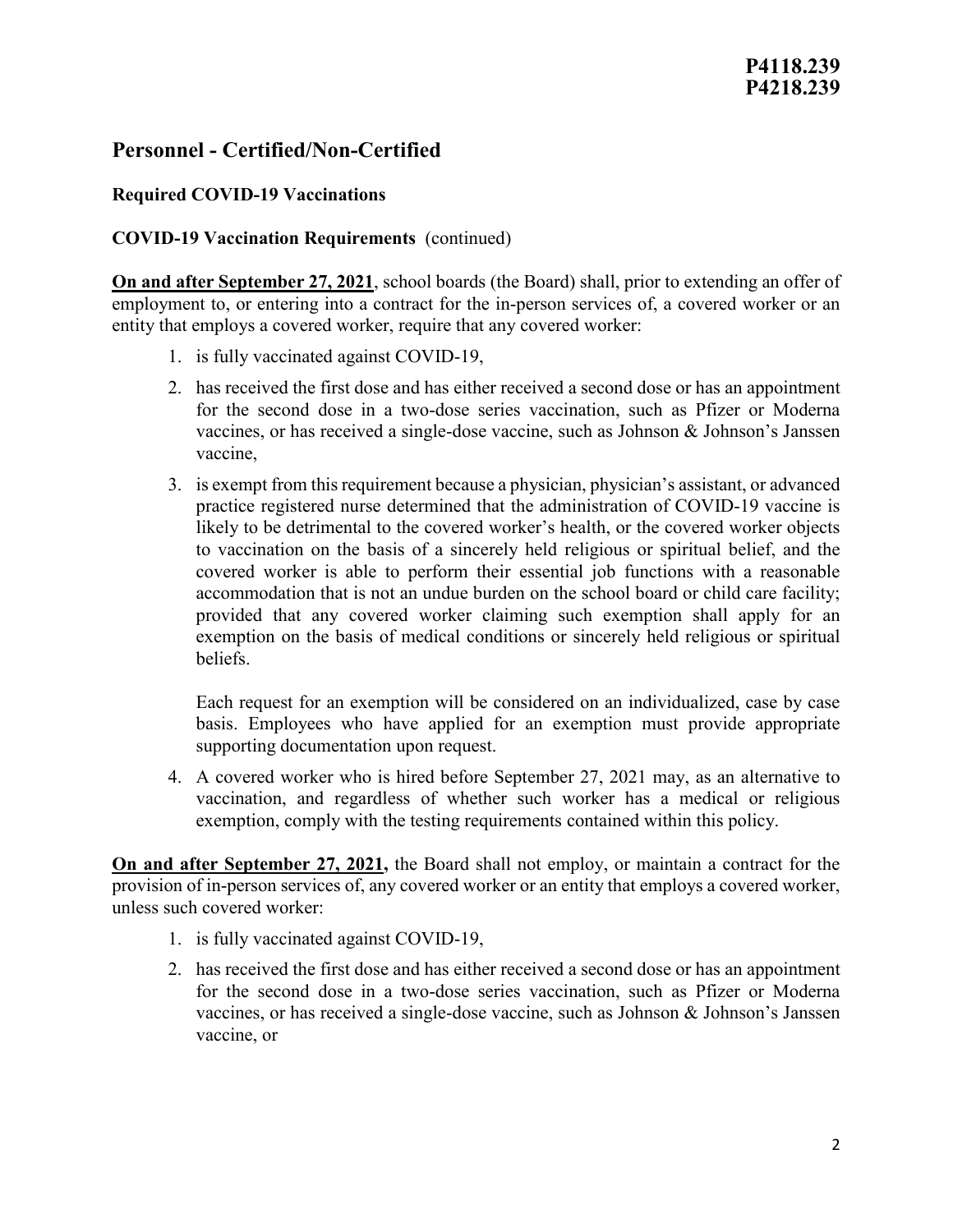## **P4118.239 P4218.239**

## **Personnel - Certified/Non-Certified**

## **Required COVID-19 Vaccinations**

### **COVID-19 Vaccination Requirements** (continued)

3. is exempt from this requirement because a physician, physician's assistant, or advanced practice registered nurse determined that the administration of COVID-19 vaccine is likely to be detrimental to the covered worker's health, or the individual objects to vaccination on the basis of a sincerely held religious or spiritual belief, and the covered worker is able to perform their essential job functions with a reasonable accommodation that is not an undue burden on the school board or child care facility; provided that any school board or childcare facility employee claiming such exemption shall apply for an exemption due to medical conditions or sincerely held religious or spiritual beliefs.

Each request for an exemption will be considered on an individualized, case by case basis. Employees who have applied for an exemption must provide appropriate supporting documentation upon request.

4. A covered worker who is hired before September 27, 2021 may, as an alternative to vaccination, and regardless of whether such worker has a medical or religious exemption, comply with the testing requirements contained within this policy.

**On and after September 27, 2021,** the Board will not employ, or contract for the provision of services from, any covered worker or entity that employs a covered worker subject to the conditions above and is not exempt who has received the first dose of a two-dose series vaccination but fails to receive the second dose on the appropriate date as recommended by CDC or at the scheduled appointment without good cause.

#### **Vaccination Verification and Testing for Covered Workers**

The school board shall authenticate, or where applicable require that the contractor providing the services of a covered worker authenticate, the vaccination status of covered workers, maintain documentation of vaccination or exemption of such covered workers and report compliance with this order, in a form and manner directed by the Department of Public Health.

Through this policy, or where applicable the Board direction to a contractor of a covered worker to implement a policy, covered workers who have not demonstrated proof of either full vaccination are required to submit to COVID-19 testing one time per week on an ongoing basis until fully vaccinated. Adequate proof of the test results on a weekly basis shall be presented to the school board. This requirement shall take effect on September 27, 2021.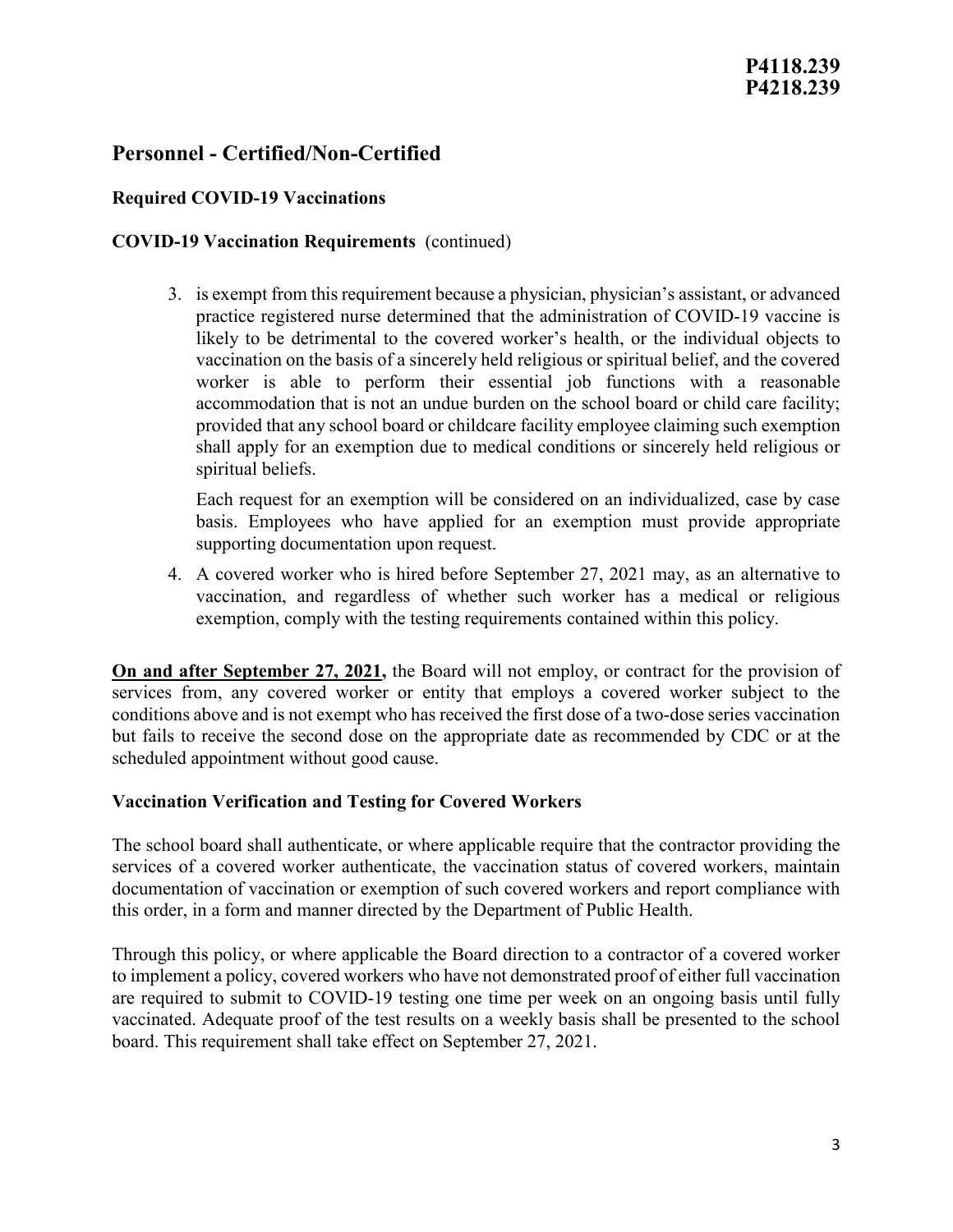## **Required COVID-19 Vaccinations** (continued)

### **Acceptable Proof of Vaccination**

Covered workers may demonstrate proof of vaccination by providing one of the following:

- 1. CDC COVID-19 Vaccination Record Card or photo of the Vaccination Record Card;
- 2. Documentation from a health care provider or electronic health care records;
- 3. State Immunization Information record; or
- 4. Other documentation prescribed by the Commissioner of Public Health.

Personal attestation will not be accepted as an acceptable form of proof of a COVID-19 vaccination. (*The Commissioner of Public Health may promulgate binding standards for authentication of a Vaccination Record Card.)*

### **Violations and Enforcement**

Any covered worker who fails to comply with this policy shall not be allowed on the premises of the school board until the individual provides adequate proof of compliance or without prior written authorization of the school board.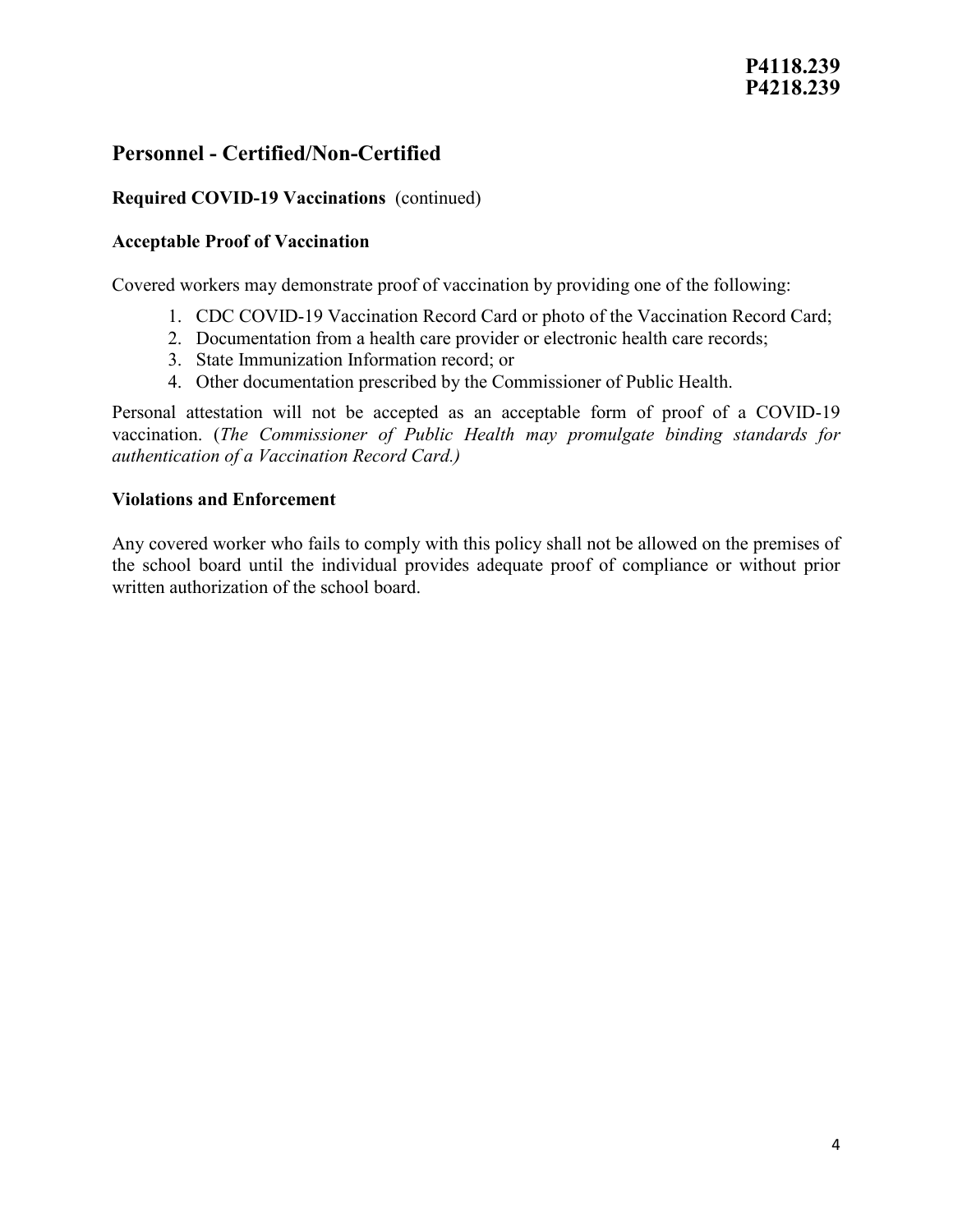## **P4118.239 P4218.239**

## **Personnel - Certified/Non-Certified**

## **Required COVID-19 Vaccinations** (continued)

#### **Policy Duration**

This policy shall only remain in effect as long as is required by law.

Legal Reference Connecticut General Statutes 10-145 Certificate necessary to employment. Forfeiture for noncompliance. Substitute teachers. Governor's Executive Order No. 13D, August 19, 2021 Governor's Executive Order No. 13G, September 10, 2021 Governor's Executive Order No. 14, September 28, 2021 Governor's Executive Order No. 14a, September 30, 2021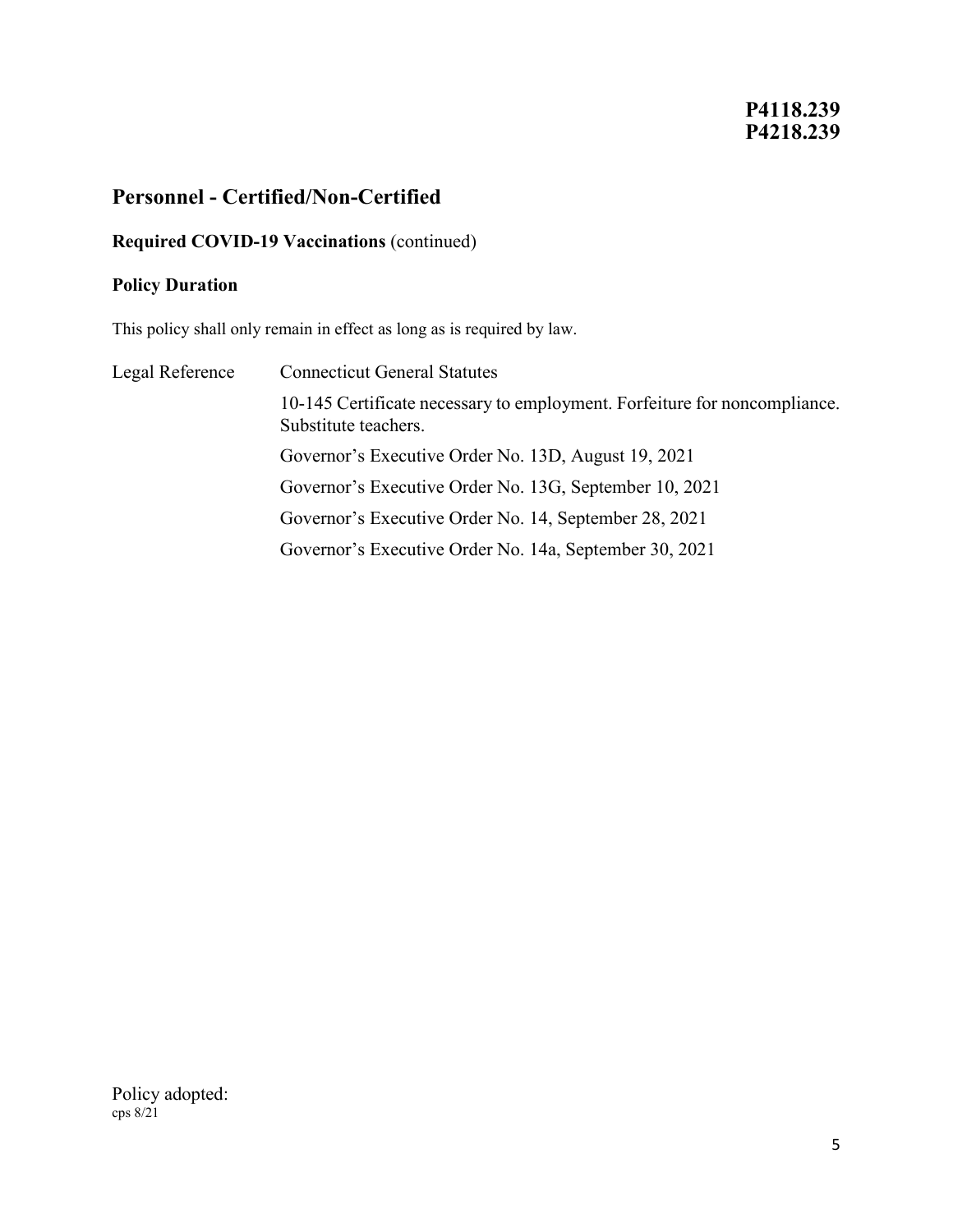rev 9/21 rev 10/21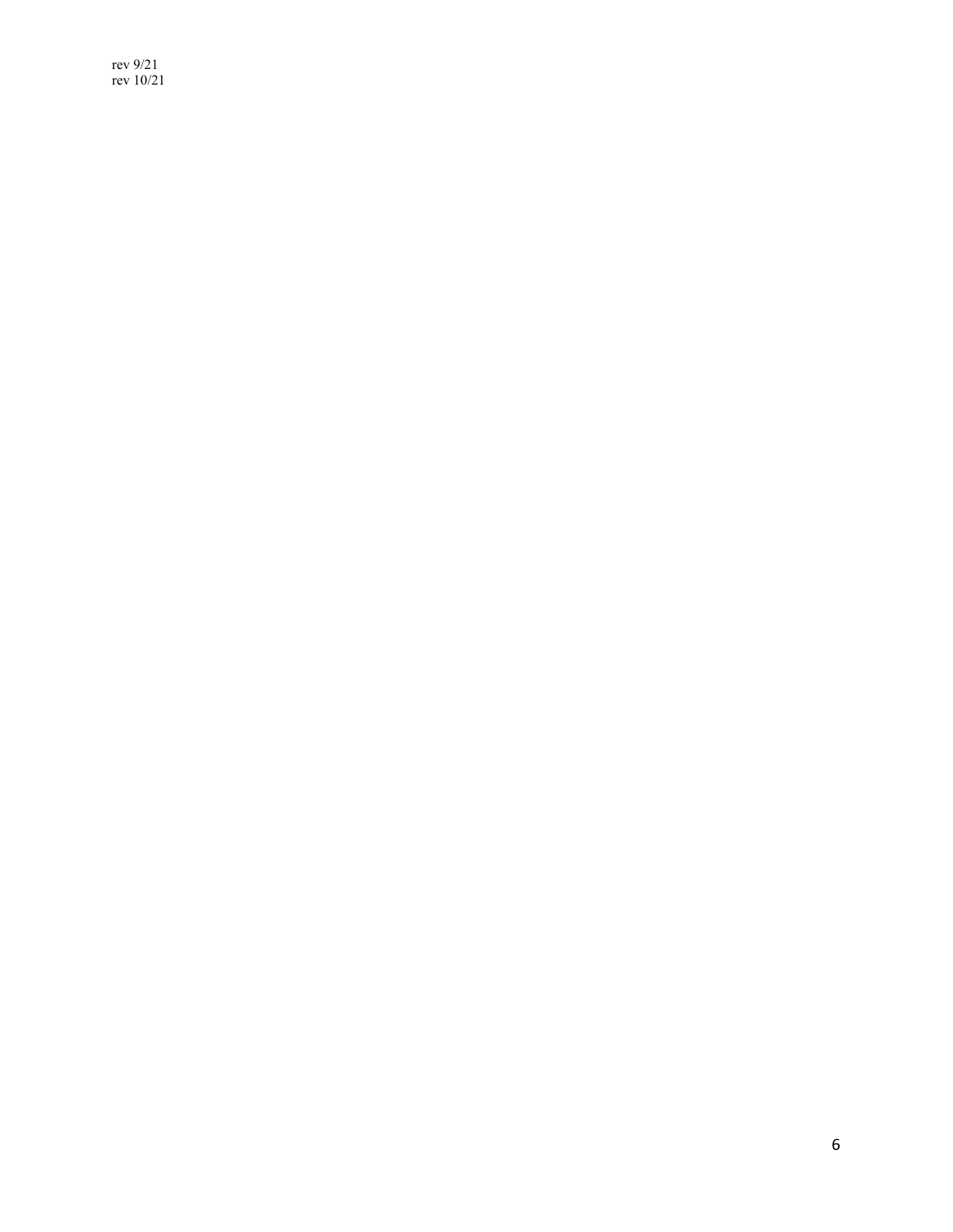### **Required COVID-19 Vaccinations**

## *(Implementation Guidance for Executive Order 13G: Vaccination Mandate for Individuals Working for State Facilities, State Hospitals, Public and Non-Public Pre K–12 Schools, and Child Care Facilities Updated September 17, 2021)*

This administrative regulation sets forth the form and manner in which individuals subject to the Executive Order 13D &13G must prove and authenticate their vaccination status or request an exemption from the mandate and includes the requirements for proving compliance with the related testing mandate if the individual is working under an approved exemption. It is based upon the Connecticut Department of Public Health's "Implementation guidance for Executive Order 13G," and is subject to any future modification made to such document.

### **I. Proving and Authenticating Vaccination Status for Individuals Subject to the Order**

#### **A. Proof of Vaccination**

Individuals may prove their COVID-19 vaccination status by providing to school board, or other designee a copy of any one of the following categories of documentation plus a signed declaration of authenticity:

1. A valid CDC Vaccination Card.

The CDC Vaccination Card must contain the name and date of birth of the individual, the manufacturer of the COVID-19 vaccine that was administered, and the date(s) on which the vaccine was administered; or

- 2. A record from the individual's vaccine provider indicating the name and date of birth of the individual, the manufacturer of the COVID-19 vaccine that was administered, and the date(s) on which the vaccine was administered ("Provider Vaccination Record"): or
- 3. A certificate from the Vaccine Administration Management System ("VAMS"), if the individual received vaccination through the VAMS system ("VAMS Certificate"). The VAMS Certificate must contain the name and date of birth of the individual, the manufacturer of the COVID-19 vaccine that was administered, and the date(s) on which the vaccine was administered; or
- 4. A copy of the individual's official immunization record from the Connecticut Immunization Information System, CT WiZ. Valid CT WiZ immunization records contain the name and date of birth of the individual, the manufacturer of the COVID-19 vaccine that was administered, and the date(s) on which the vaccine was administered. Individuals may download a copy of their record by visiting [https://portal.ct.gov/DPH/Immunizations/CT-WiZ-Access-My-](https://portal.ct.gov/DPH/Immunizations/CT-WiZ-Access-My-ImmunizationRecord)[ImmunizationRecord](https://portal.ct.gov/DPH/Immunizations/CT-WiZ-Access-My-ImmunizationRecord)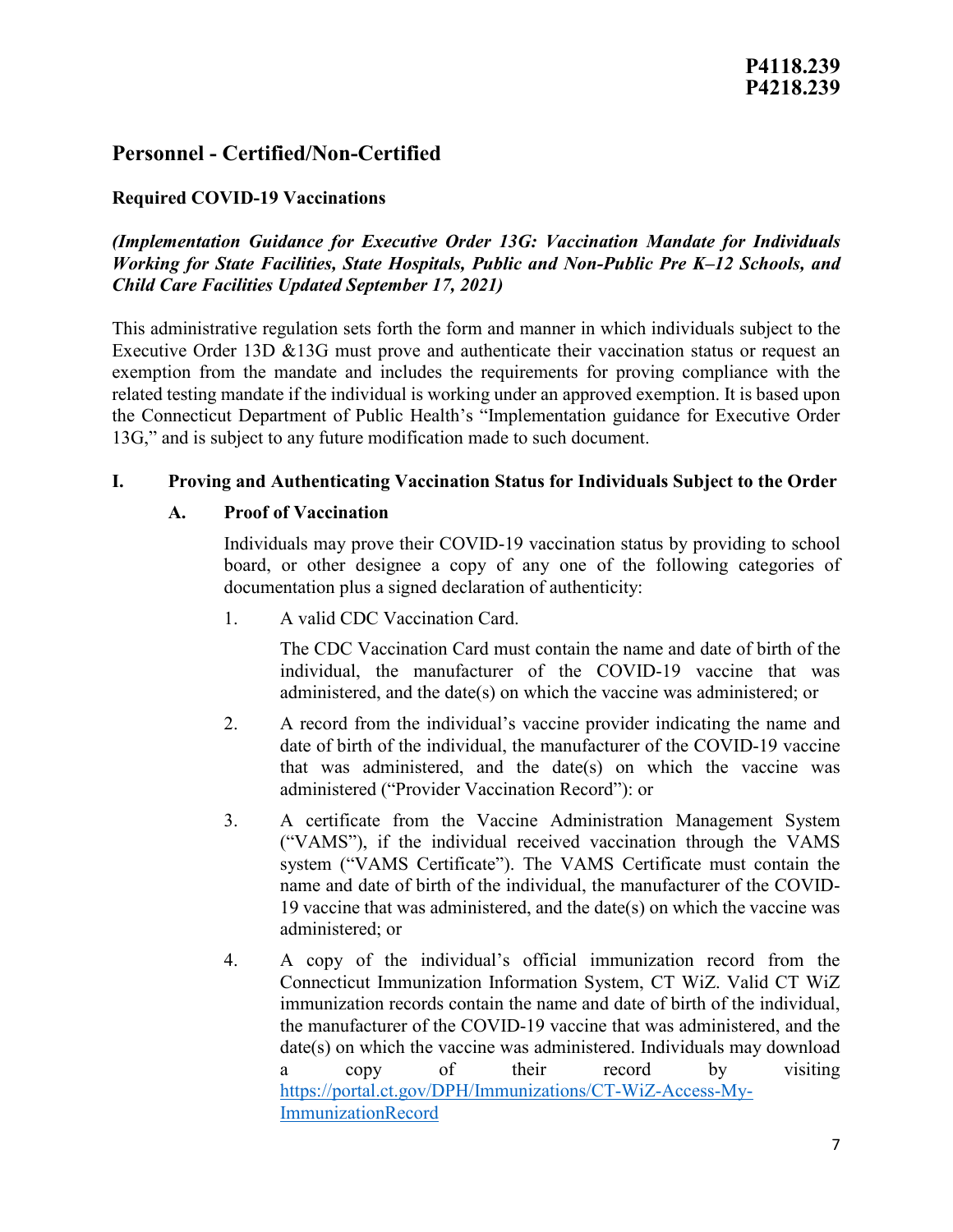#### **Required COVID-19 Vaccinations**

### **I. Proving and Authenticating Vaccination Status for Individuals Subject to the Order**  (continued)

#### **B. Declaration of Authenticity of Vaccination Record**

Individuals shall complete and sign a declaration as to the authenticity of their proof of vaccination. Proof of vaccination will not be deemed valid unless accompanied by the individual's signed declaration.

#### **II. Exemptions and Testing Requirements**

### **A. Medical Exemptions**

Individuals who cannot receive COVID-19 vaccination because the administration of COVID-19 vaccine is likely to be detrimental to the individual's health must request an exemption from the Executive Order. Medical exemption forms must be signed by the individual's physician (MD or DO), physician's assistant (PA), or advance practice nurse practitioner (APRN). Covered Workers may use the medical exemption request form provided by the district.

#### **B. Religious or Spiritual Exemptions**

Individuals who object to vaccination on the basis of a sincerely held religious or spiritual belief may request an exemption from the Executive Order.

Covered Workers may use the religious or spiritual exemption request form provided by the district.

#### **C. Testing Requirements**

Covered workers in PreK-12 schools and child care facilities who are not "fully vaccinated" (as defined by the Executive Order) by September 27, 2021 must test for SARS-CoV-2 (the virus that causes COVID-19) at least weekly (i.e., at least one test every 7 days) unless they can provide documented proof that they have tested positive for, or been diagnosed with, COVID-19 infection in the prior 90 days.

To comply with the testing requirement, testing must be either PCR or antigen SARS-CoV-2 tests and must be administered and reported by a state licensed clinical laboratory, pharmacy-based testing provider, or other healthcare provider facility with a current Clinical Laboratory Improvement Amendments (CLIA) waiver.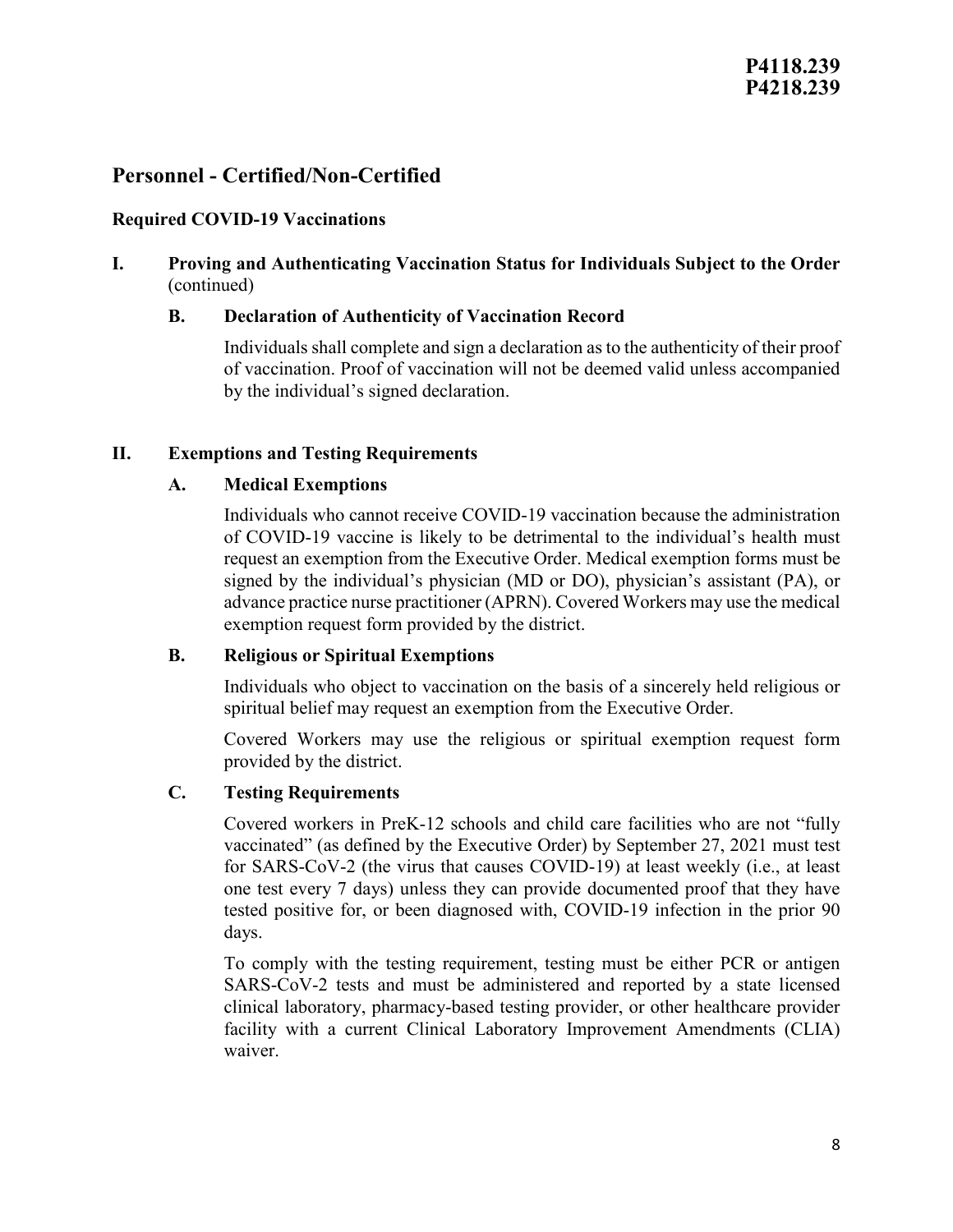#### **Required COVID-19 Vaccinations**

#### **II. Exemptions and Testing Requirements** (continued)

#### **C. Testing Requirements** (continued)

Only test results submitted to the school board can within 72 hours of the test administration date will be deemed compliant with the testing requirement. Test result reports should include the name and location of the testing laboratory or provider facility performing the test, the name of the person tested, the date the sample was collected, and the test result. Home-based testing and results obtained outside of a facility of the type indicated above are not considered adequate proof of a SARS-CoV-2 test for the purposes of complying with the Executive Order.

#### **III. Document Submissions**

#### **A. Vaccine and Exemption Documents**

Covered workers should follow the District's established process. The required documentation must be submitted in a timely and secure manner. These processes may be developed, implemented, and maintained either on-site through facility staff, or through an authorized third party.

#### **B. Testing Documents**

Covered workers should follow the District's established process to submit required documentation in a timely and secure manner. These processes may be developed, implemented, and maintained either on-site through facility staff, or through an authorized third party. Individuals in PreK-12 schools or childcare facilities should inquire with their employer about the appropriate process for submitting adequate proof of SARS-CoV-2 test results on a weekly basis. Processing delays with vaccine providers, VAMS, web-based applications, laboratories, medical providers, or state agencies will not excuse compliance with the Executive Order.

Covered workers who wish to request a temporary waiver from SARS-CoV-2 testing on the basis of having had COVID-19 within the prior 90 days must submit a copy of the Trumbull Public Schools Temporary Waiver request completed and signed by their healthcare provider, using the submission format and process designated by their facility for submitting test results.

Any individual granted a temporary waiver from SARS-CoV-2 must return to regular weekly testing after the expiration date indicated on the waiver form if they are not fully vaccinated by that date.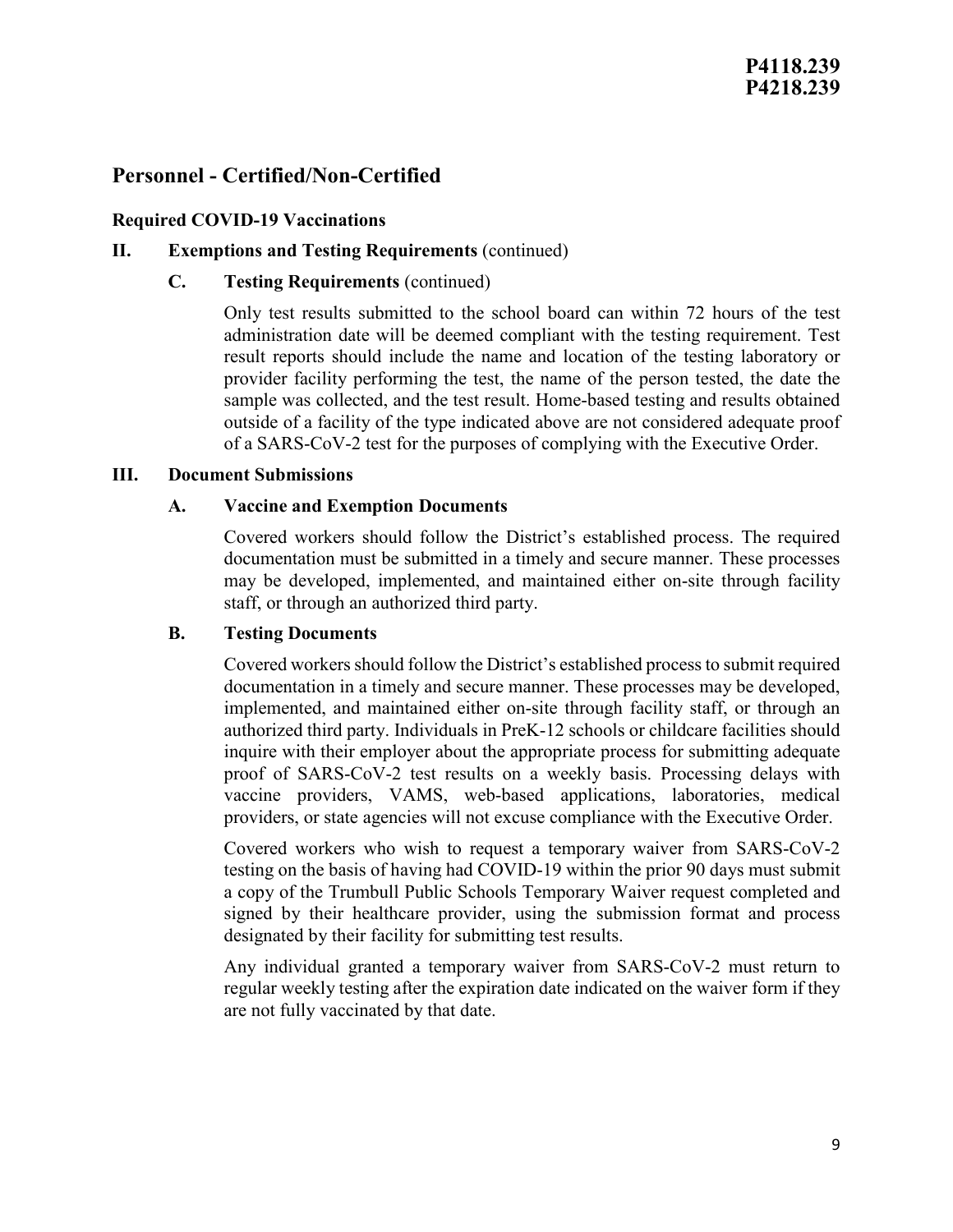#### **Required COVID-19 Vaccinations**

#### **III.** Document Submissions (continued)

#### **C. No Extensions**

The Executive Order requires the submission of the appropriate vaccination documentation, requests for exemptions, and/or test results by the September 27, 2021 deadline. Individuals subject to this Executive Order are solely responsible for gathering and submitting all required documentation in advance of the established deadline in order to ensure that they are in compliance on and after September 27, 2021.

Processing delays with vaccine or healthcare providers, VAMS, web-based applications, or state agencies will not excuse compliance with the Executive Order and this policy.

#### **IV. Maintaining Documentation to Demonstrate Compliance with the Order**

#### **A. Required Documents**

The District will maintain either in paper or electronic format, the following information for all covered workers who are subject to the Executive Order. Such information shall be either physically on-site or maintained by an authorized third party, shall be kept current, and shall be made available to appropriate State regulatory agencies upon request. The District need not maintain similar documentation for contract workers, but must require contractors to positively affirm that contract workers and their Contractors are in compliance with the provisions of the Executive Order prior to granting those workers access to their facilities.

Contractors shall also maintain either in paper or electronic format, the following information for their contract workers.

Required documents include:

- 1. A master roster of all individuals subject to the Executive Order (including employees, contract workers, and others) and including each individual's status as:
	- a. fully vaccinated, or
	- b. having received their first dose of a two-dose COVID-19 vaccine prior to September 27, 2021 and the scheduled date of their second dose appointment that conforms to current Advisory Committee on Immunization Practices (ACIP) recommendations for COVID-19 vaccine dosing schedules, or
	- c. granted an exemption from vaccination on the basis of a medical condition or firmly held religious or spiritual belief.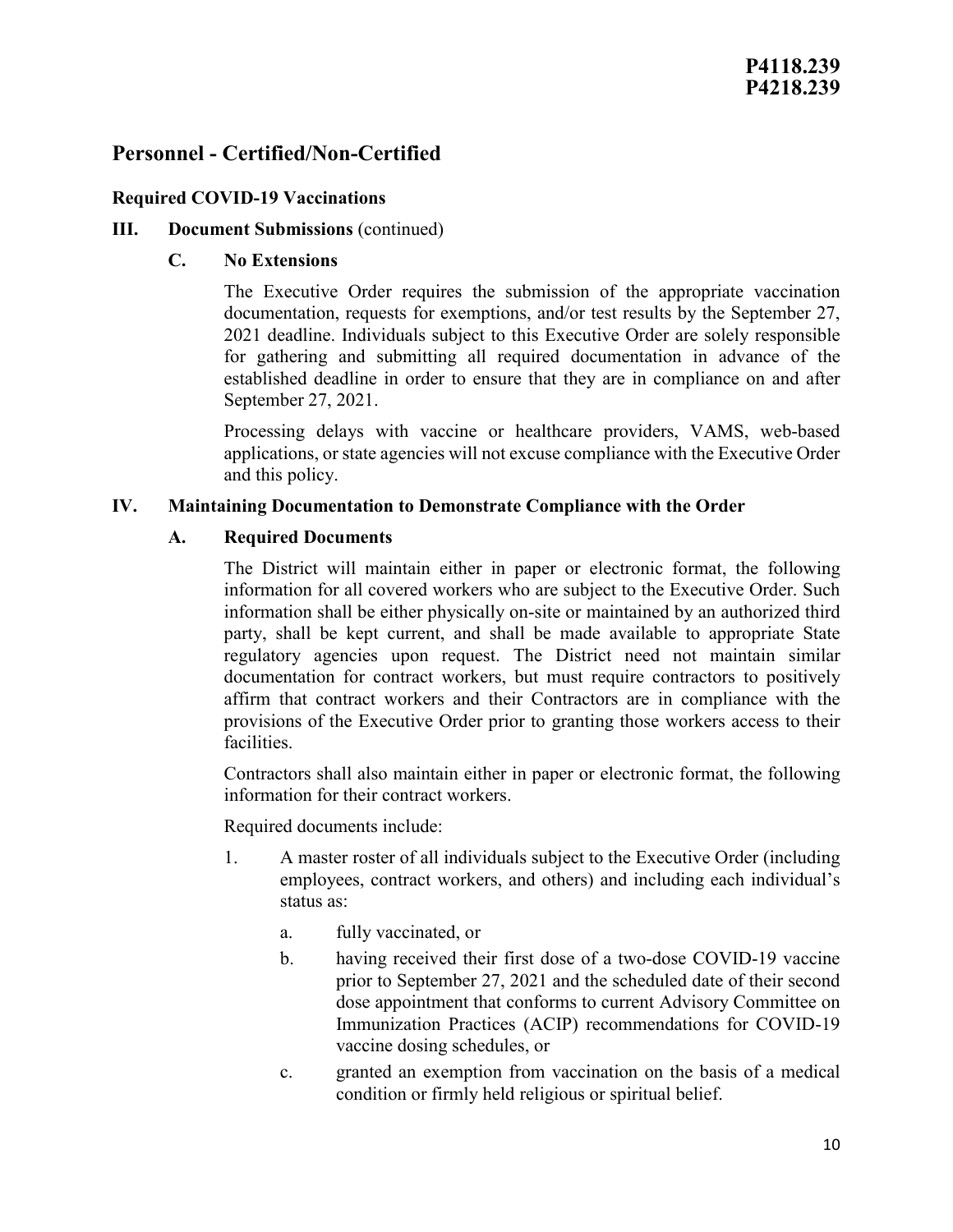d. having chosen to submit to weekly testing in lieu of being fully vaccinated for COVID-19.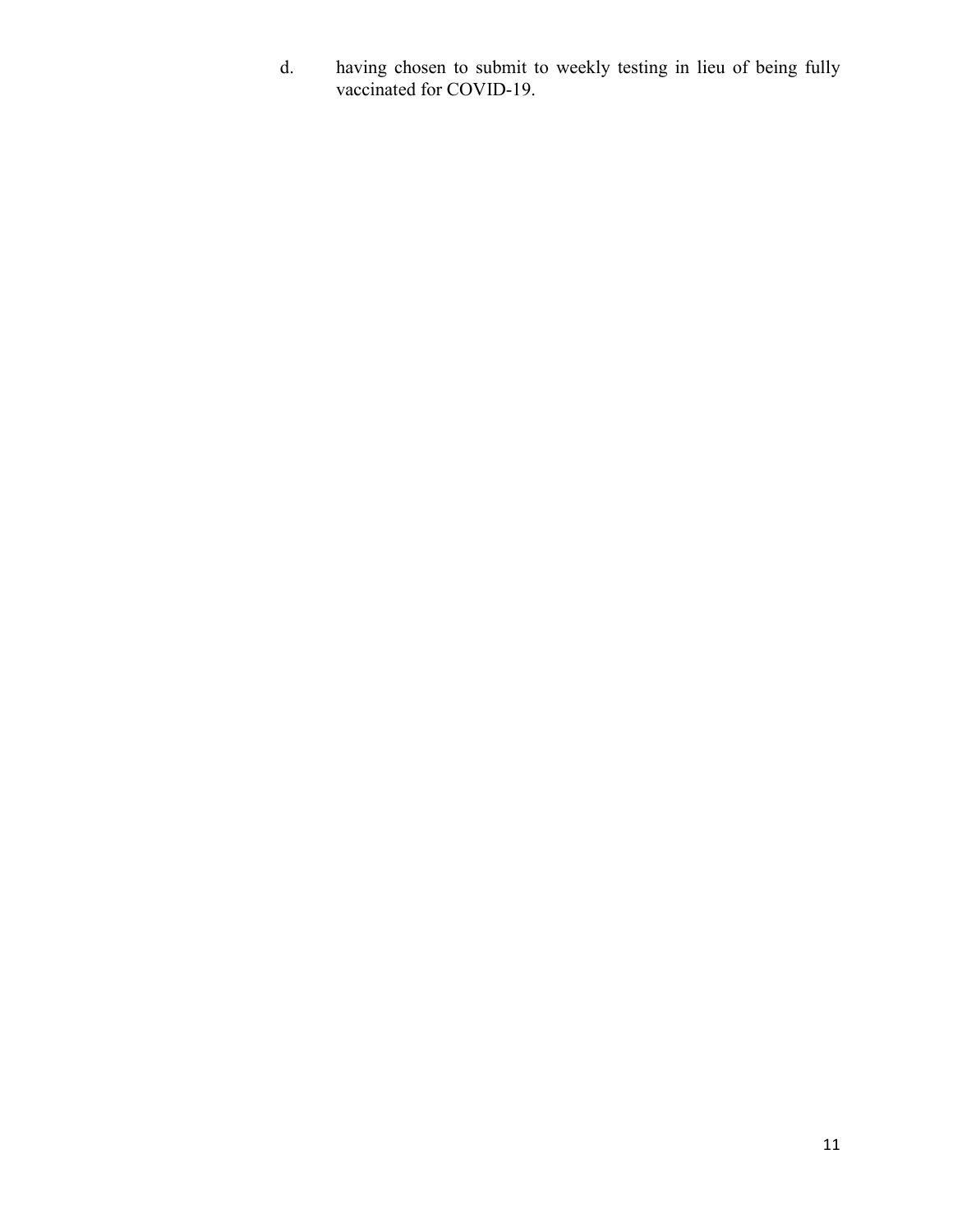## **Required COVID-19 Vaccinations**

## **IV. Maintaining Documentation to Demonstrate Compliance with the Order** (continued)

## **A. Required Documents** (continued)

- 2. A COVID-19 vaccination record for each fully or partially vaccinated individual, as well as a completed and signed declaration of authenticity of any vaccination record for individuals who have submitted a copy of a vaccination record as proof of vaccination.
- 3. A completed, signed, and approved medical exemption or religious/spiritual exemption form for each individual who has not been fully or partially vaccinated and has been granted an exemption.
- 4. Documented adequate proof of the results of a weekly test for SARS-CoV-2 for each individual who is not fully vaccinated and has not had a documented COVID-19 infection within the prior 90 days.
- 5. A completed and appropriately provider certified request for a temporary waiver from weekly SARS-CoV-2 testing for individuals with a documented COVID-19 infection within the prior 90 days.

## **B. Exemption Forms**

The Trumbull Public Schools Medical Exemption Request Form must be signed by the physician (MD or DO), physician's assistant (PA), or nurse practitioner (APRN) from whom the individual is currently receiving care.

As outlined in the Executive Order covered workers may voluntarily opt for weekly testing for SARS-CoV-2 rather than receiving vaccination for COVID-19. Individuals opting for weekly testing in lieu of vaccination will be required to submit at least one negative SARS-CoV-2 test result every 7 days and comply with all other provisions of the Executive Order in order to retain access to on-site work.

## **C. Testing Documentation: Adequate Proof of Weekly Negative SARS-CoV-2 Test Results.**

Covered workers who are not fully vaccinated by September 27, 2021, and who cannot provide documented proof that they have tested positive for, or been diagnosed with, COVID-19 infection in the prior 90 days, are required to test for SARS-CoV-2 weekly (i.e., at least once every 7 days) and submit "adequate proof of the results" of SARS-CoV-2 testing to the school board, using the process determined by their applicable facility.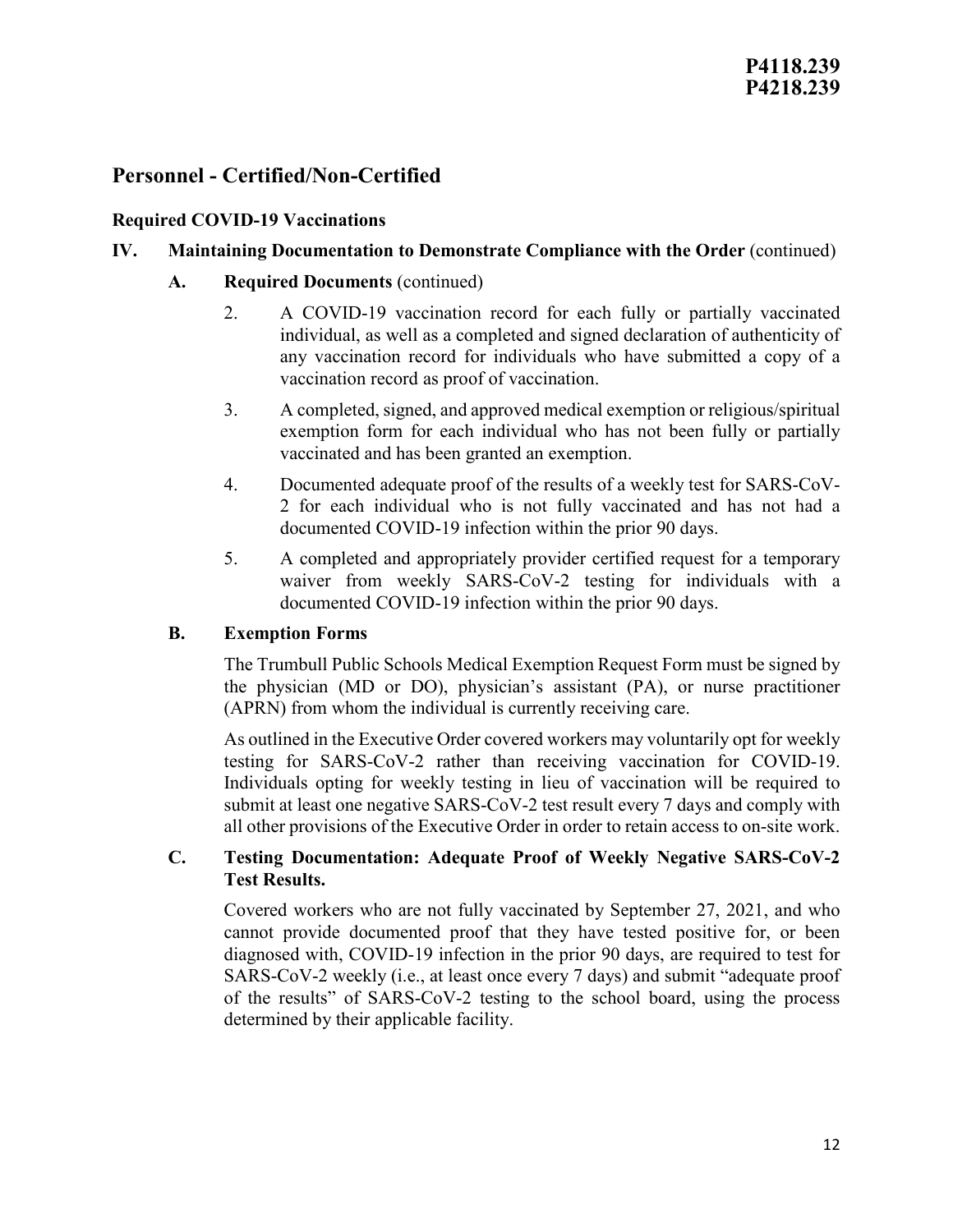#### **Required COVID-19 Vaccinations**

### **IV. Maintaining Documentation to Demonstrate Compliance with the Order** (continued)

**C. Testing Documentation: Adequate Proof of Weekly Negative SARS-CoV-2 Test Results.** (continued)

Individuals who are required to test for SARS-CoV-2 under the Executive Order shall be considered to have submitted adequate proof of a SARS-CoV-2 test result if they provide evidence of a PCR or antigen SARS-CoV-2 test administered within the prior 72 hours, and for which the test was performed by, and the result reported by, a state licensed clinical laboratory, pharmacy-based testing provider, or other healthcare provider facility with a current Clinical Laboratory Improvement Amendments (CLIA) waiver, that includes the name and location of the testing laboratory or provider facility performing the test, the name of the person tested, the date the sample was collected, and the test result. Home-based testing and results obtained outside of a facility of the type indicated above are not considered adequate proof of a SARS-CoV-2 test for the purposes of complying with the Executive Order.

Covered workers who have been granted an exemption from vaccination on the basis of a medical condition or firmly held religious or spiritual beliefs must comply with the foregoing testing requirements. In addition, covered workers without an exemption but who have chosen to submit weekly test results for SARSCoV-2 rather than be vaccinated for COVID-19 must also comply with the foregoing testing requirements.

Covered workers, and/or contract workers should not be provided access to any of the facilities covered under this Executive Order unless the most recent test result provided, as required by the Order, is "negative" or indicate that virus material is "not detected". Results provided as "inconclusive" are not considered negative results and as such require retesting. If an individual receives an inconclusive result and cannot be retested and provide a negative result within 7 days of their last negative test, then that individual should be excluded from on-site work until they can provide a negative test result.

#### **V. Responsibility for Ensuring Continuous Compliance with the Order**

The District must ensure compliance with the Order as of September 27, 2021, including ensuring that all covered workers (inclusive of employees and contract workers) have:

- 1. submitted proof of their status as fully vaccinated (as defined above); or
- 2. submitted proof of a single dose of a two-dose COVID-19 vaccine and provided the date of a scheduled second dose appointment; or
- 3. requested and been granted a medical or religious/spiritual exemption from COVID-19 vaccination; and